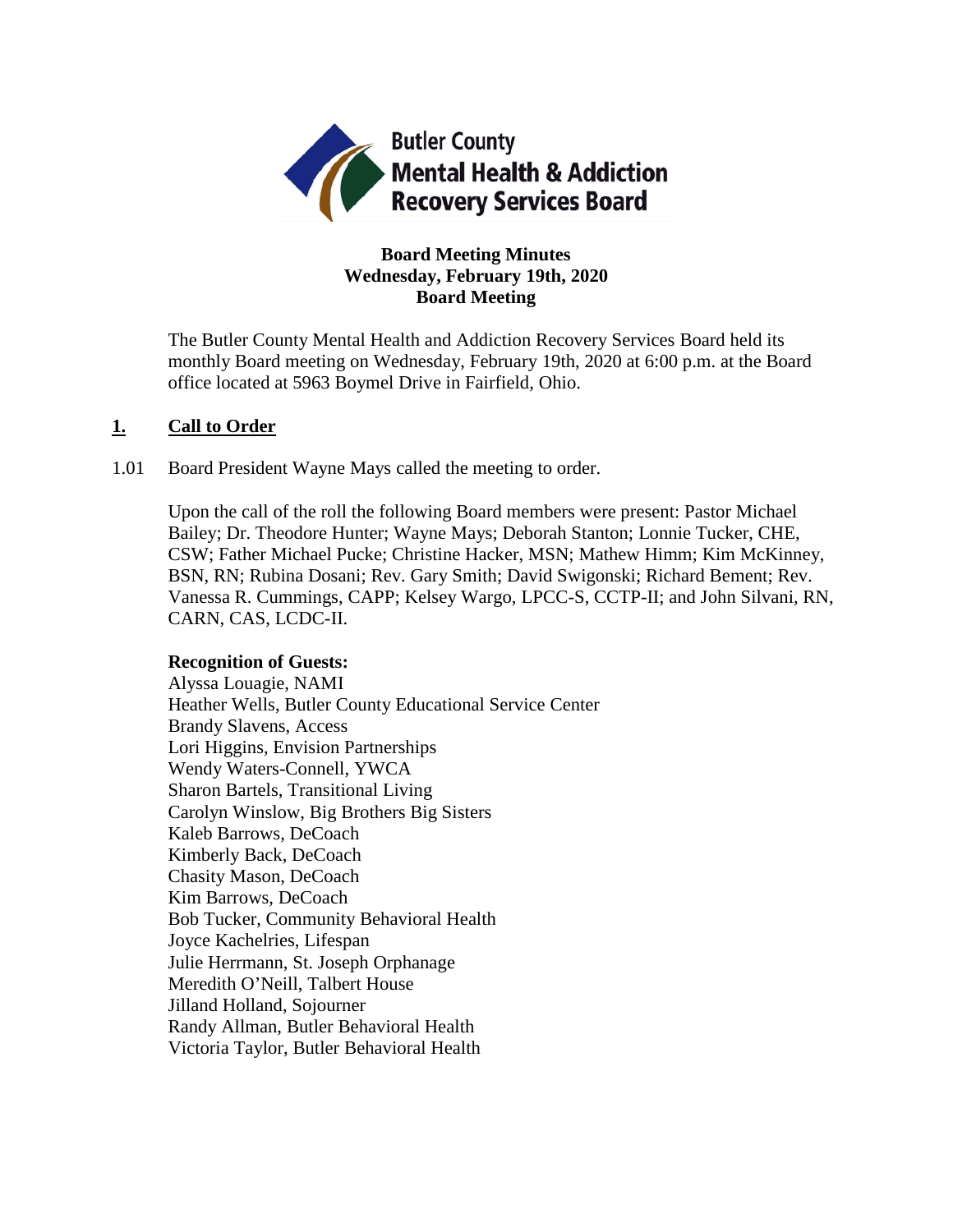- 1.02 Agenda Review *- No changes*
- 1.03 Public Comments on the Agenda - *No comments*

# **2. Presentation**

2.01 **Randy Allman, Chief Executive Officer, Victoria Taylor, LPCC-S, Chief Clinical Officer, and Heather Wells, Director of ENGAGE 2.0 Project from Butler Behavioral Health**

Randy Allman, Chief Executive Officer, and Victoria Taylor, LPCC-S, Chief Clinical Officer and Heather Wells, Director of ENGAGE 2.0 Project from Butler Behavioral Health gave a presentation concerning the MRSS (youth crisis warm line) and Uplift (senior geriatric depression) programs.

### **3. Board Communication & Announcements**

3.01 Executive Director's Report

### I. **Week of Appreciation**

The Ohio Association of County Behavioral Health Authorities (OACBHA) is having a week of appreciation to show support and appreciation to those who work directly with individuals struggling to overcome substance use disorders. This includes police officers, firefighters, EMTs, children's services workers, and emergency department staff. Ohio Association of County Behavioral Health Authorities (OACBHA) and the Ohio Department of Mental Health and Addiction Services (ODMHAS) will provide mini grants to the local addiction and mental health boards to host appreciation events and activities during the week of May  $3 - 9$ <sup>th</sup>, 2020.

### II. **Fairfield City Schools Flier**

Fairfield City Schools is having their fifth annual mental health series, the Mind & Body Connection. It is a free program for families and community members on March 25, 2020 from 5:30 – 8:00 p.m. at the Mercy Healthplex. For more information, please visit [www.fairfieldcityschools.com](http://www.fairfieldcityschools.com/)

III. **OACBHA (Board Association) letter to Ohio Director of Medicaid about current Managed Care Request for Information (RFI) #2** There are six managed care providers covering the state for Medicaid. This is a Request For Information (RFI) process. The BCMHARS Board and the Ohio Association of County Behavioral Health Organizations (OACBHA) has been involved in the process as well as other state stakeholders with the Department of Medicaid, to help review and provide feedback on any contracts with the Managed Care Organizations (MCO).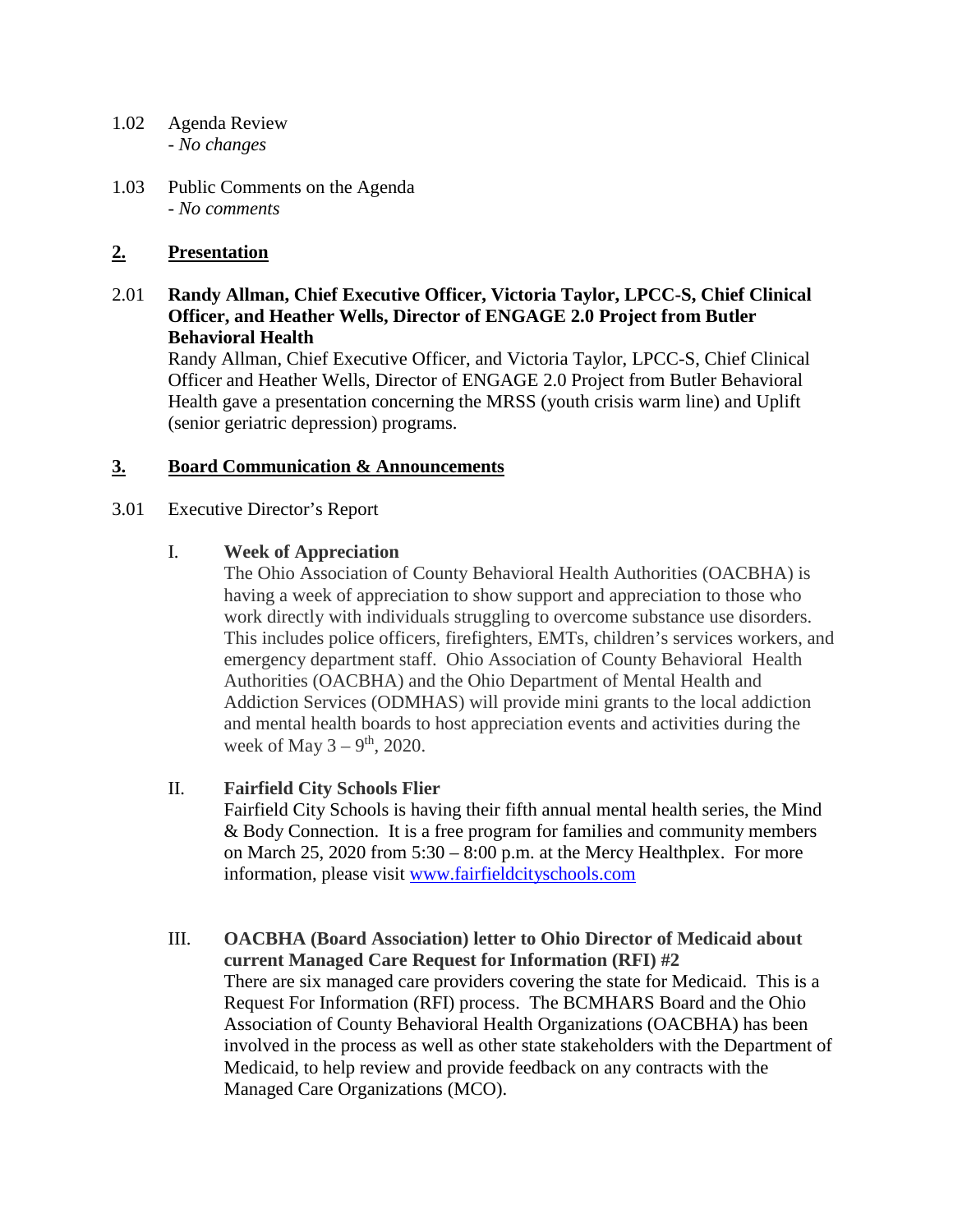## IV. **State Funding Update**

BCMHARS Board has received all of the collaborative funds for the year (FY2020) concerning crisis stabilization and withdrawal management which is approximately \$150,000. Additionally, all the crisis flex funds in the amount of \$170,000 has been received. These funds were allocated to the Beckett Springs Hospital hotline and the mobile crisis team at Butler Behavioral Health.

The crisis infrastructure funds in the governor's budget have not been allocated and were to be allocated contingent upon the completion of ODMHAS's Crisis Academy. Dr. Rasmus indicated at this point it is not clear how the funds will be distributed and if they will come through Boards at all.

Finally, currently half of the \$560,000 funds have been received for the K-12 Prevention program. The second half in the amount of \$280,000 will be coming soon.

### V. **Vista/AmeriCorps Worker**

The BCMHARS Board is seeking another Vista/AmeriCorps Worker to do data analysis for the Board starting in July for next fiscal year 2021.

### VI. **Opiate Conference**

The Ohio Association of County Behavioral Health Authorities (OACBHA) in partnership with ODMHAS will host Ohio's 2020 Opiate and Other Drugs of Abuse Conference: Moving Recovery Forward on June 8 – 9 at the Hyatt Regency in downtown Columbus. The conference will focus on opioid and other substance use disorders, specifically on efforts related to prevention, education, intervention, treatment, recovery, family supports, and community engagement. If any board members are interested in going, please contact Dr. Rasmus.

- VII. Walsh, M. (2020, February 6). **Students Get Little Help With Posts About Depression.** *Journal News,* p. B4 Retrieved from [https://www.pressreader.com/usa/dayton-daily](https://www.pressreader.com/usa/dayton-daily-news/20200206/282114933568151)[news/20200206/282114933568151](https://www.pressreader.com/usa/dayton-daily-news/20200206/282114933568151) A recent nationwide study by the University of Washington, Department of Pediatrics found that when students post about depression on Facebook, it's unlikely that their followers will encourage them to seek mental health help in response. 300 students participated nationwide, which included 33 from Ohio State University.
- VIII. Callahan, Denise G. (2020, February 10). **Butler County Sheriff Budgets \$325K for Drugs to Care for Inmates in 2020**. *Journal-News*, pp. A1- A8, [https://www.journal-news.com/news/butler-county-sheriff-budgets-325k-for](https://www.journal-news.com/news/butler-county-sheriff-budgets-325k-for-drugs-care-for-inmates-2020/bAb6IUfry3E3LF9RrGiqRN/)[drugs-care-for-inmates-2020/bAb6IUfry3E3LF9RrGiqRN/](https://www.journal-news.com/news/butler-county-sheriff-budgets-325k-for-drugs-care-for-inmates-2020/bAb6IUfry3E3LF9RrGiqRN/) The Butler County Sheriff has been awarded a \$400,000 contract with Westwood Pharmacy for prescriptions. This cost in the Sheriff's budget is rising annually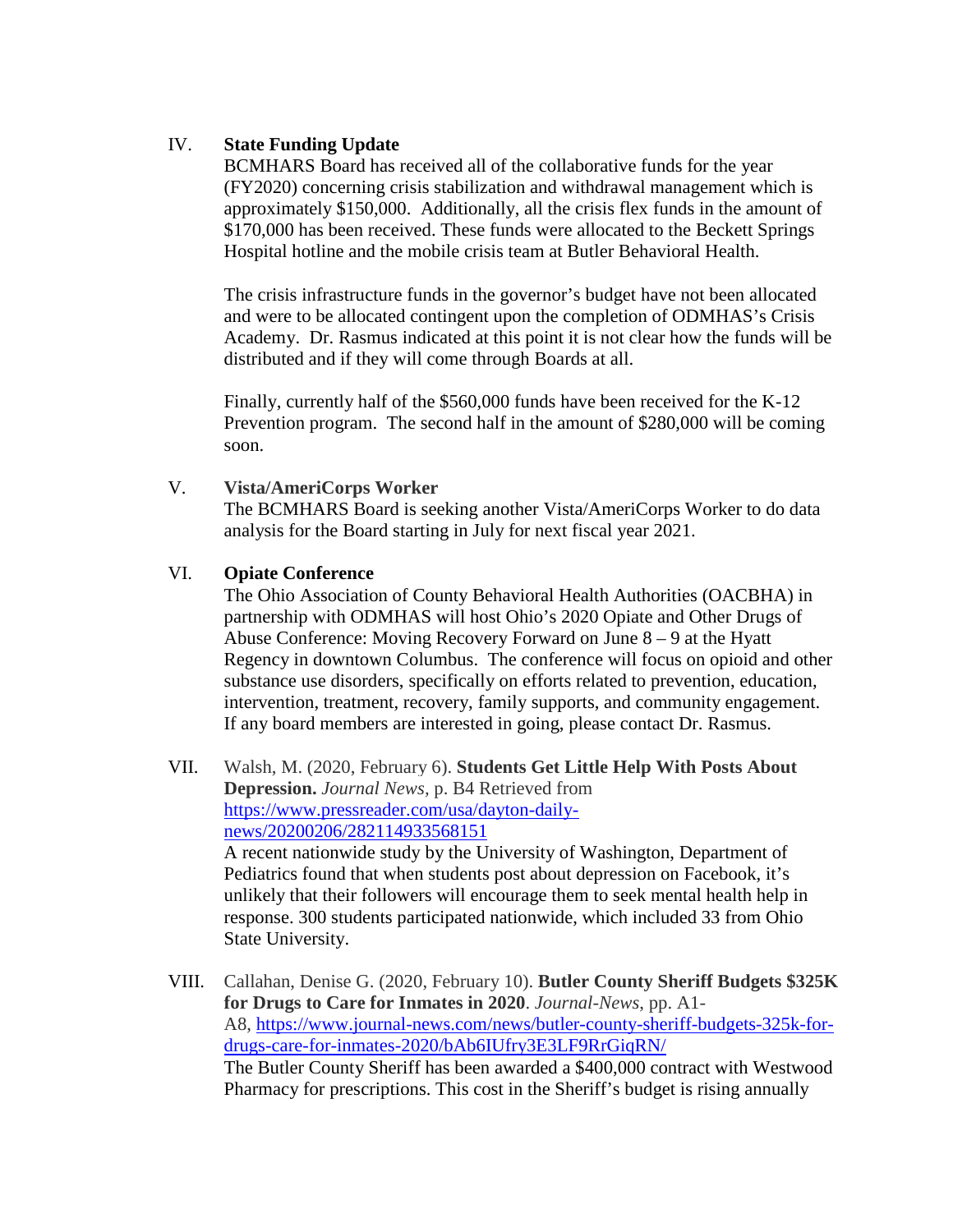according to the article.

IX. Schroeder, Kaitlin (2020, February 20). **Ohio Law Dramatically Increasing Access to Overdose Reversal Meds**. *Journal-News, pp. A1- A8,* [https://www.daytondailynews.com/business/ohio-law-dramatically-increases](https://www.daytondailynews.com/business/ohio-law-dramatically-increases-access-overdose-reveral-meds/oMKEBcg5oGje2JrMKx4enJ/)[access-overdose-reveral-meds/oMKEBcg5oGje2JrMKx4enJ/](https://www.daytondailynews.com/business/ohio-law-dramatically-increases-access-overdose-reveral-meds/oMKEBcg5oGje2JrMKx4enJ/) The number of prescriptions to a lifesaving overdose reversal medication grew in Ohio by 2,328% following a change to a state law change in 2015. The law was changed to help reduce the number of overdoses in the state by allowing pharmacists to dispense naloxone without patients first going to a doctor for prescription. The pharmacy law change was not only to expand access to the medication but to build awareness and reduce stigma.

### X. **Butler County Drug Court Changes**

**Lives**, <https://content.govdelivery.com/accounts/OHOOD/bulletins/27a7c95> On January 22, 2020, Judge Keith Spaeth's Butler County Drug Court held its 42nd semi-annual graduation at the Butler County Courthouse in Hamilton, Ohio. The goal of the Butler County Drug Court Program is to improve participants' lives by requiring them to obtain stable employment, stable housing, and prosocial relations while living a sober lifestyle. In 2015 Opportunities for Ohioans with Disabilities (OOD) became involved with Butler County Drug Court through a contract with the Butler County Mental Health and Addiction Recovery Services Board. The board found that an OOD Vocational Rehabilitation (VR) Counselor could help people receive services more quickly, land jobs, and lower costs.

- XI. Cooley, Patrick, **Private Cannabis Groups Test Ohio's Medical Marijuana Laws**, *The Columbus Dispatch*, 7 Feb. 2020, [http://www.dispatch.com/news/20200207/private-cannabis-groups-test](http://www.dispatch.com/news/20200207/private-cannabis-groups-test-ohiorsquos-medical-marijuana-laws)[ohiorsquos-medical-marijuana-laws](http://www.dispatch.com/news/20200207/private-cannabis-groups-test-ohiorsquos-medical-marijuana-laws) Private groups that aren't licensed through Ohio's medical marijuana control program are testing state marijuana laws. The group says they're providing an outlet for patients who don't trust state regulators or marijuana companies. State officials said they are considering the legality of private cannabis groups.
- XII. Callahan, Denise G. **Butler County Supports New Hamilton YWCA Building but Funding Not Yet Promised**, *Journal-News*, 13 Feb. 2020 [https://www.journal-news.com/news/butler-county-supports-new-hamilton](https://www.journal-news.com/news/butler-county-supports-new-hamilton-ywca-building-but-funding-not-yet-promised/JqCxs2SfkrUw3KSi335IhJ/)[ywca-building-but-funding-not-yet-promised/JqCxs2SfkrUw3KSi335IhJ/](https://www.journal-news.com/news/butler-county-supports-new-hamilton-ywca-building-but-funding-not-yet-promised/JqCxs2SfkrUw3KSi335IhJ/) The Butler County commissioners have signed a letter of support for grant applications to build a new \$11 million facility for the YWCA in Hamilton, but a possible county cash contribution has not been determined. The YWCA in Hamilton has asked the commissioners to approve a \$400,000 federal HOME grant to purchase land at 1570 Grand Boulevard to expand its services for abused women needing housing. These women present with low-incomes with many of them battling addictions and mental illness. The plan is to build 45 efficiency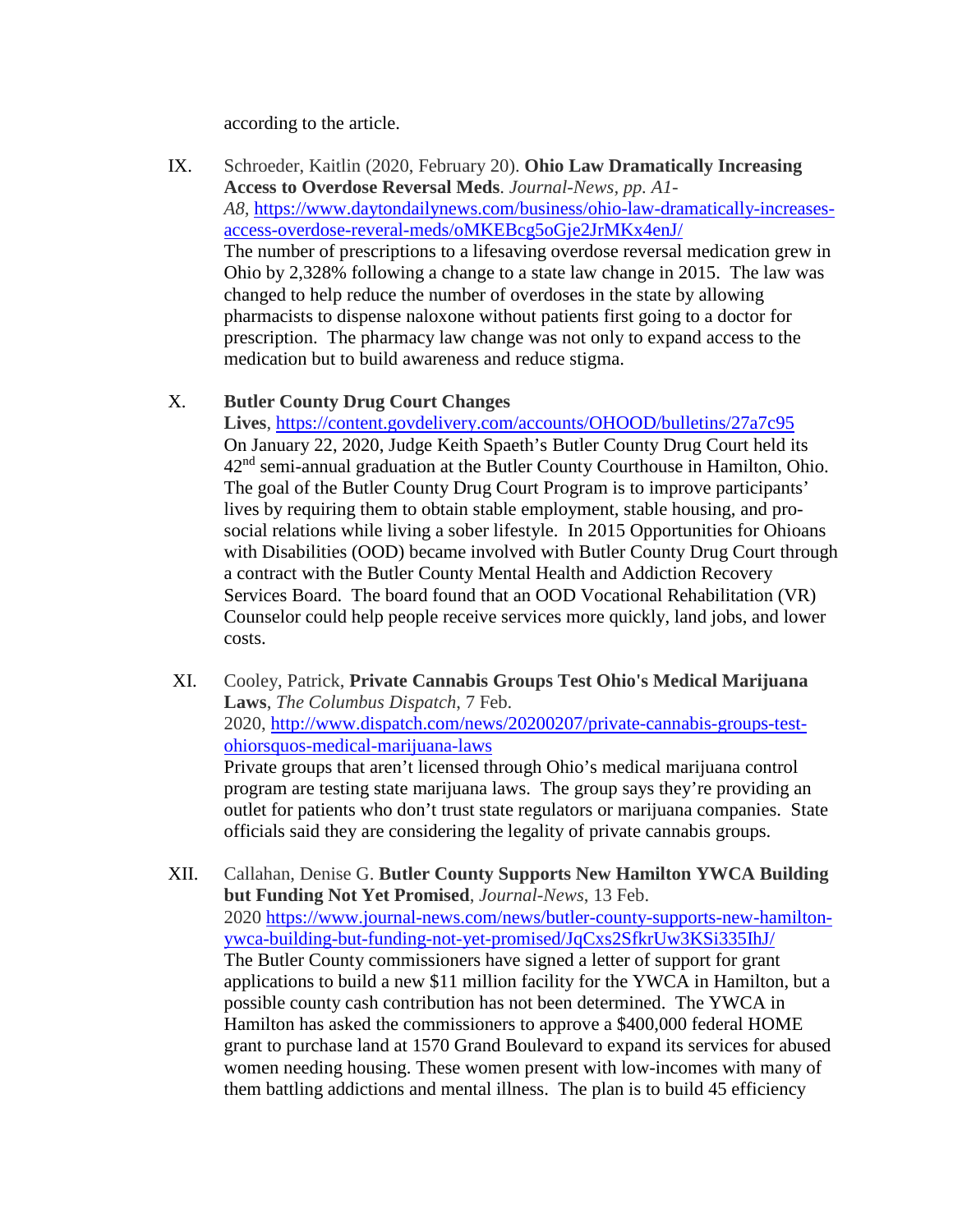apartments and space for supportive services which include case management, support groups, individual counseling and psychiatry. This will be a 14 bed expansion compared to the YWCA's current location and program.

## **4. Consent Agenda**

- 4.01 Consent Agenda Items
	- A. January Board Meeting Minutes
	- B. January Executive Committee Meeting Minutes
	- C. February ARS Meeting Minutes
	- D. February MH Meeting Minutes

*Ms. Hacker motioned to approve the items in the consent agenda. Mr. Himm seconded the motion. The vote carried the motion.*

### **5. Review of Committee Meetings**

- 5.01 MH Committee February Meeting Review Ms. McKinney gave a brief update on the MH Committee Meeting activities this month.
- 5.02 ARS Committee February Meeting Review Mr. Himm gave a brief update on the ARS Committee meeting activities this month.

### **6. New Business**

### 6.01 **December Financial Report**

Mr. Rhodus shared the December Fiscal Report. The total funds collected were \$6,413,843, total administration expenditures were \$815,626, contract payments were \$6,173,329, with a current cash balance of \$18,557,796.

*Mr. Tucker motioned to approve the December Financial Report. Mr. Swigonski seconded the motion. The vote carried the motion.*

### 6.02 **Budget Revision and Program Narrative**

**Access Counseling** – Board requested increase of \$28,000 was for the 7 Challenges Adult Curriculum and Training. The contract is not to exceed \$1,628,290. The 7 Challenges Program Narrative will be added to the Access Counseling FY20 contract.

*Ms. McKinney motioned to approve the Budget Revisions and Program Narrative. Pastor Bailey seconded the motion. The vote carried the motion.*

### 6.03 **Culture of Quality** (**COQ) V-A.46 Provider Closure Policy**

In compliance with the Culture of Quality V-A.46, Dr. Rasmus requested that the Provider Closure Policy be added to the BCMHARS board policies and procedures.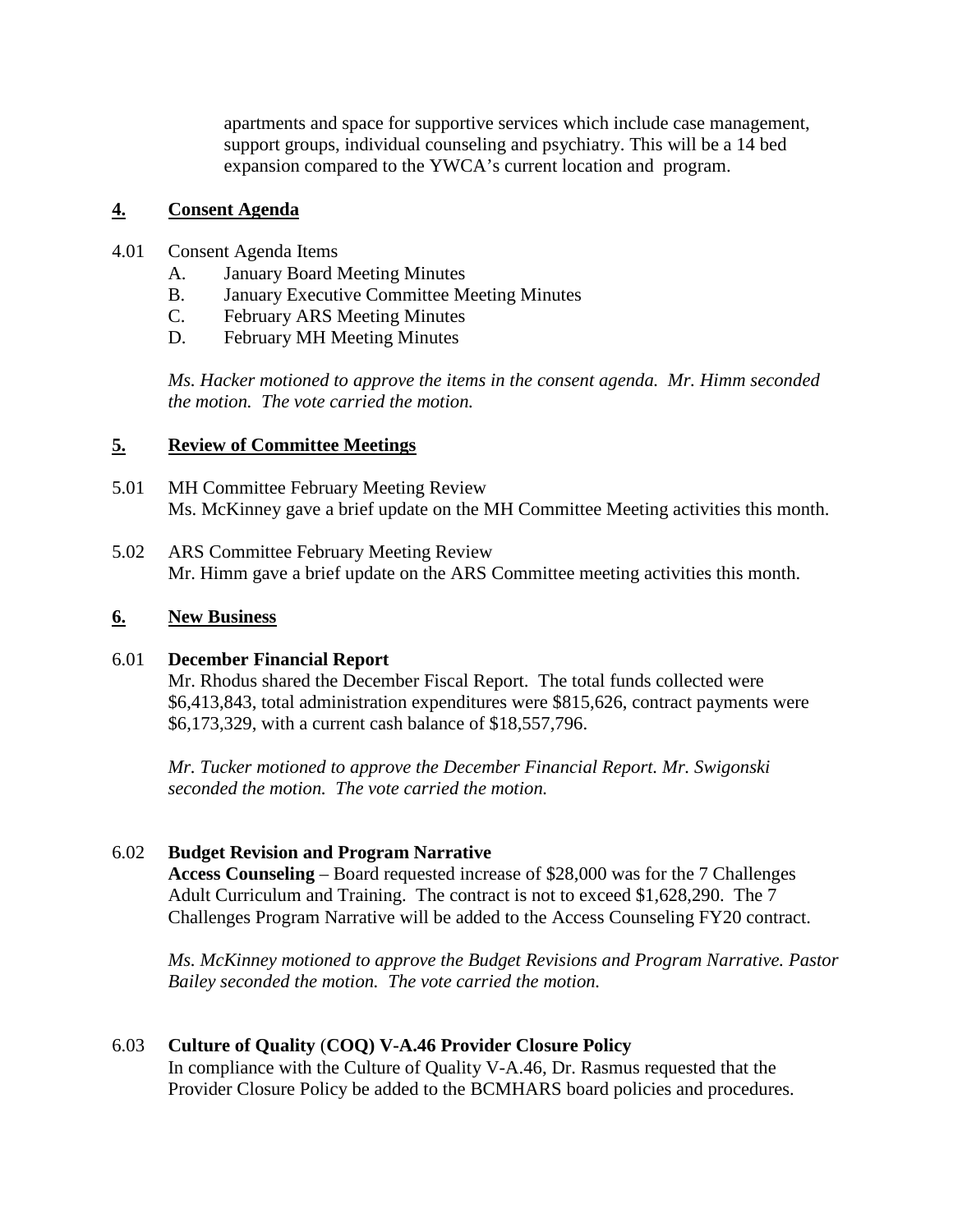*Dr. Hunter motioned to approve the Provider Closure Policy. Ms. Stanton seconded the motion. The vote carried the motion.*

## 6.04 **Butler County General Health District Amendment (Fairfield Syringe Exchange)** The 2019-2020 Butler County General Health District contract was created for the Fairfield Syringe Exchange Program. The amendment extends the contract period from April  $1<sup>st</sup>$ , 2020 to June 30, 2020. There are no other changes to the contract.

*Mr. Himm motioned to approve the Butler County General Health District Amendment. Rev. Cummings seconded the motion. The vote carried the motion.*

### 6.05 **DeCoach Contract**

DeCoach has begun the SOR Care Outreach program. Brightview's contract ended in November 2019. DeCoach will continue until the end of the SOR federal fiscal year (end of September 2020). As a result, DeCoach has moved to the Board's full FY20 Fee for Service contract.

*Mr. Silvani motioned to approve the DeCoach Contract. Pastor Bailey seconded the motion. The vote carried the motion.*

### 6.06 **120 Day Notice Memo**

The 120 Day Memo is created annually by Hickman & Lowder Co., LPA and lists the major changes in the FY21 contract. The revisions were discussed by Dr. Rasmus. The 120 Day Memo Meeting with the providers was scheduled for Friday, February  $21<sup>st</sup>$  at 1:00 p.m.

*Mr. Bement motioned to approve the 120 Day Notice Memo. Mr. Tucker seconded the motion. The vote carried the motion.*

#### 6.07 **Community First Pharmacy Amendment**

The Community First Pharmacy contract was approved at the January 2020 Board meeting. Community Health Solutions requested two amendments, an audit of Community First Solutions to be used for Community First Pharmacy and a total compensation in the amount of \$30,000.

*Ms. Dosani motioned to approve the Community First Pharmacy Amendment. Rev. Cummings seconded the motion. The vote carried the motion.*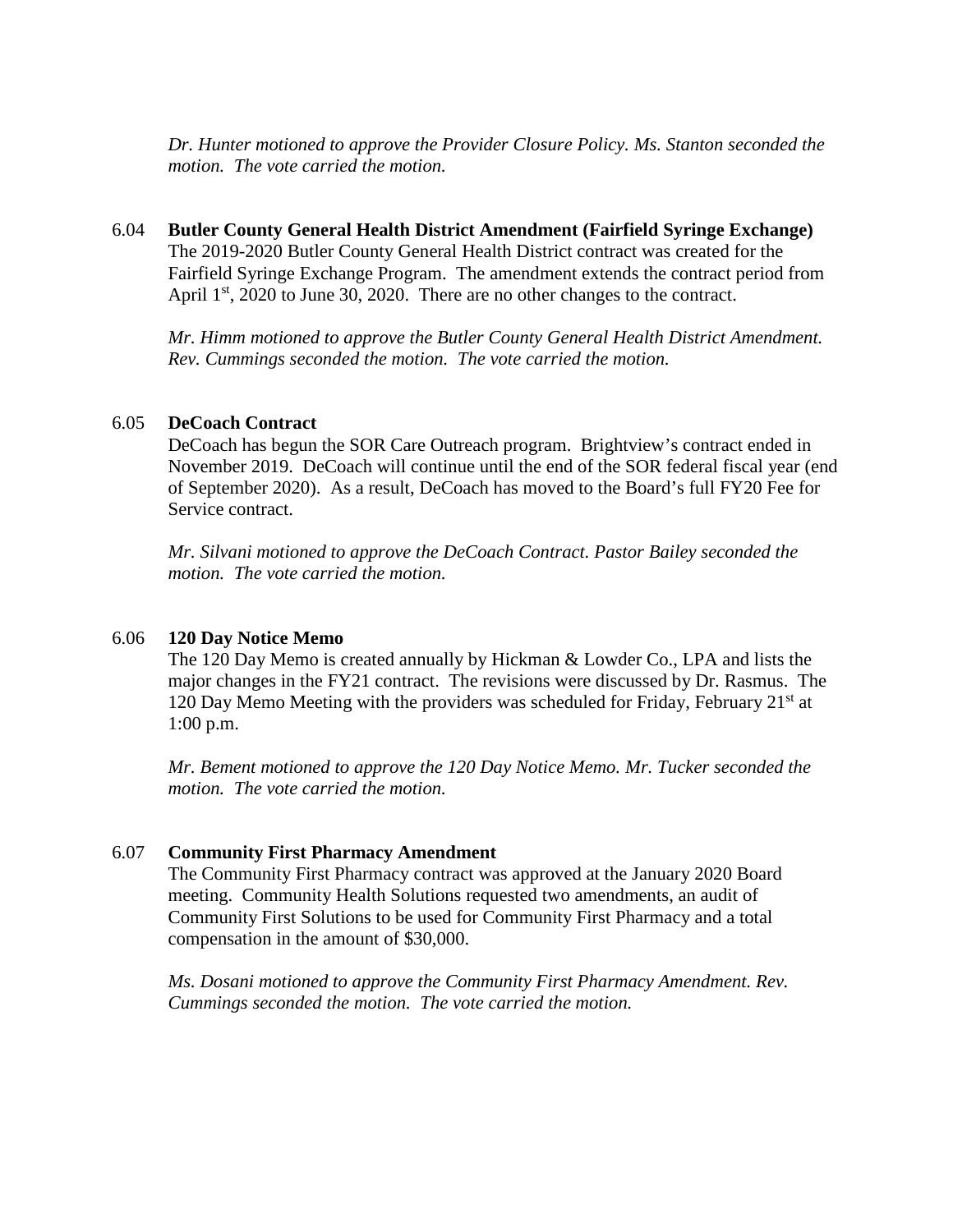#### 6.08 **Citizens for Civic Renewal Contract**

Jeff Stec is a consultant from Ohio for Citizens Renewal. He is working with Board staff member Martina Weber and the Task Force. Mr. Stec is going to be leading and assisting with the county task force planning meetings and offer structure and organization support.

*Ms. Stanton motioned to approve the Citizens for Civic Renewal Contract. Ms. Hacker seconded the motion. The vote carried the motion.*

### 6.09 **Valeria Cummings Swope Social Media Contract**

Valeria Cummings Swope will be the presenter at the Board retreat on Thursday, April  $2<sup>nd</sup>$  from 1:00 p.m. to 4:30 p.m.

*Mr. Tucker motioned to approve the Valeria Cummings Swope Social Media Contract. Mr. Silvani seconded the motion. Rev. Cummings abstained from the vote. The vote carried the motion.*

#### 6.10 **Board Self-Assessment (For Information Only)**

Mr. Swigonski presented and reviewed the Board Self-Assessment results.

#### 6.11 **State Hospital Report**

In January, Butler County was budgeted for 6 civil beds and 12 forensic beds in FY2020. In January 2020 the average was 2 civil beds and 17 forensic beds per day at the state hospital. Year to date the statistics are 1.9 civil beds and 14.7 forensic beds. Starting February  $1<sup>st</sup>$ , the State of Ohio budgeted a three year average in the amount of 2 civil beds and 12 forensic beds. Overall the state hospital has changed averaging 58 civil beds a day for the southwest collaborative to just 26 beds. The forensic beds have increased from 209 to 256 beds. The state hospital has become almost exclusively a forensic patient facility.

### 6.12 **Vouchers and Payments Made by Direct Deduction**

Mr. Rhodus discussed the current voucher approvals and direct deductions.

*Ms. Hacker motioned to approve the Vouchers and Payments Made by Direct Deduction. Mr. Tucker seconded the motion. The vote carried the motion.*

### **7. Guest and Board Comments**

### 7.01 **Guest/Board Comments**

The NAMI annual awards dinner to recognize innovative leaders in the community in the field of mental health will be April  $16<sup>th</sup>$ , 2020 at the Courtyard of Marriott in Hamilton. Nominations will be taken until Friday, January 21st. To nominate an individual or purchase tickets, please go to nami-bc.org.